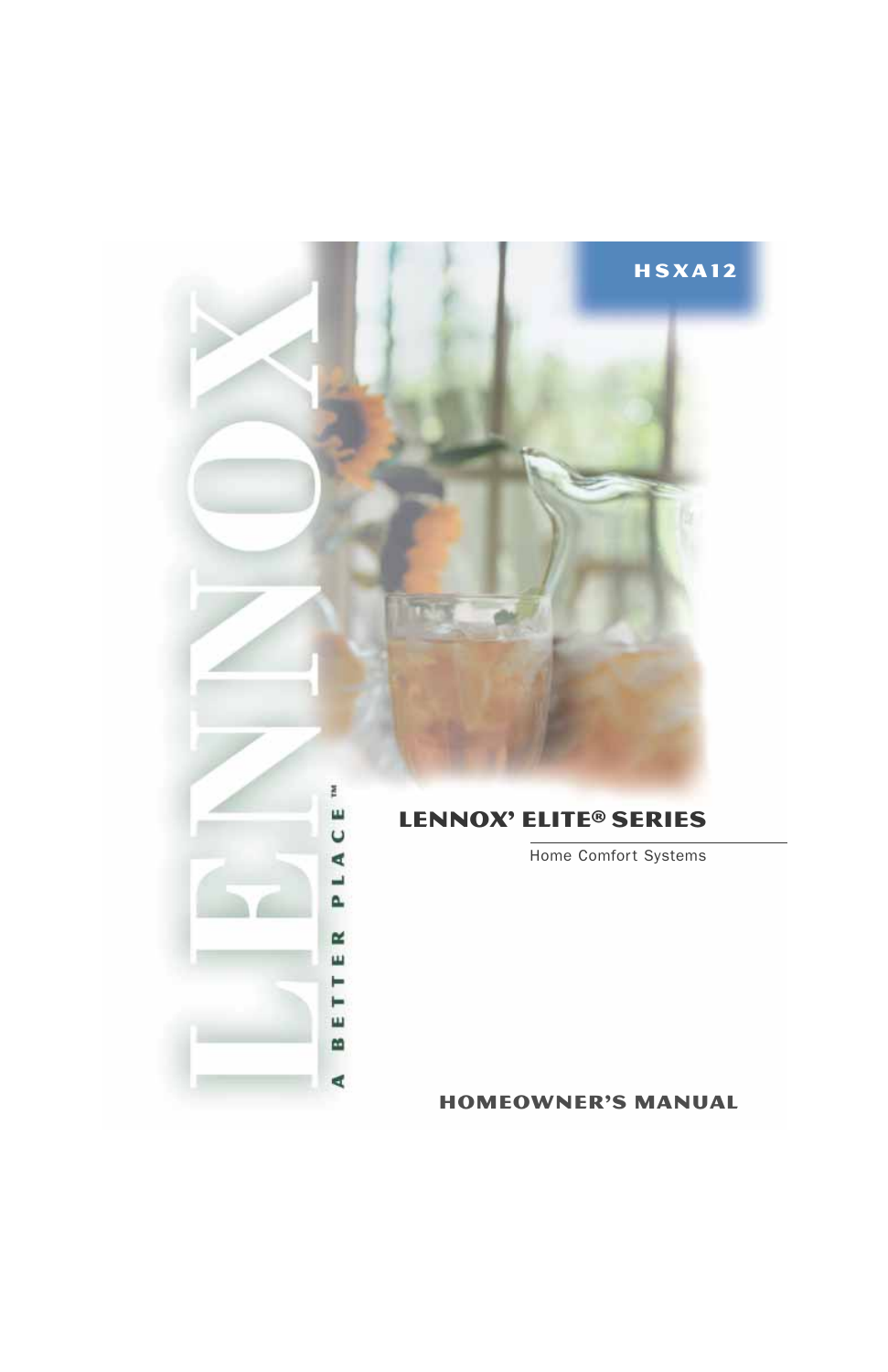# **PROTECT YOUR INVESTMENT...** PROPER MAINTENANCE IS YOUR RESPONSIBILITY

Lennox' HSXA12 air <u>conditioner</u> with R410A combines environmental responsibility  $\mathfrak{S}% _{n}$  home comfort. You can count on Lennox to make your home more comfortable, more livable... A Better Place  $\mathbb{R}$ .

## **HSXA12 Air Conditioner**

Congratulations! You have made a wise choice with the purchase of your Lennox HSXA12 air conditioner with R410A refrigerant. Lennox prides itself in manufacturing high quality products that keep you comfortable and keep your monthly energy bills low, year after year.

## **Warranties**

Your unit is covered by one of the best warranties in the industry. The compressor in your new HSXA12 air conditioner is designed for use with



R410A refrigerant and is backed by a 10–year limited warranty. All remaining components are covered by a 5–year limited parts warranty. That's one more reason to trust Lennox.

Your Elite<sup> $M$ </sup> Series air conditioner includes a sheet which outlines the warranty and its conditions. Keep your warranty along with other important



records concerning the purchase and maintenance of your heating and cooling equipment.

You should be aware that failure to maintain your system as outlined in this manual will void your equipment warranty.

## **Maintenance**

In order to ensure peak performance, your system must be properly maintained. Clogged filters and blocked airflow prevent your unit from operating at its most efficient level.

Ask your Lennox dealer to show you where your indoor unit's filter is located. It will be either at the indoor unit (installed internal or external to the cabinet) or behind a return air grille in the wall or ceiling. Check the filter monthly and clean or replace it as needed.

Disposable filters should be replaced with a filter of the same type and size. If you are unsure about the filter you need for your system, call your Lennox dealer for assistance.

## **Important!**

**Turn off electrical power to the unit at the disconnect switch before performing any maintenance. The unit may have multiple power supplies.**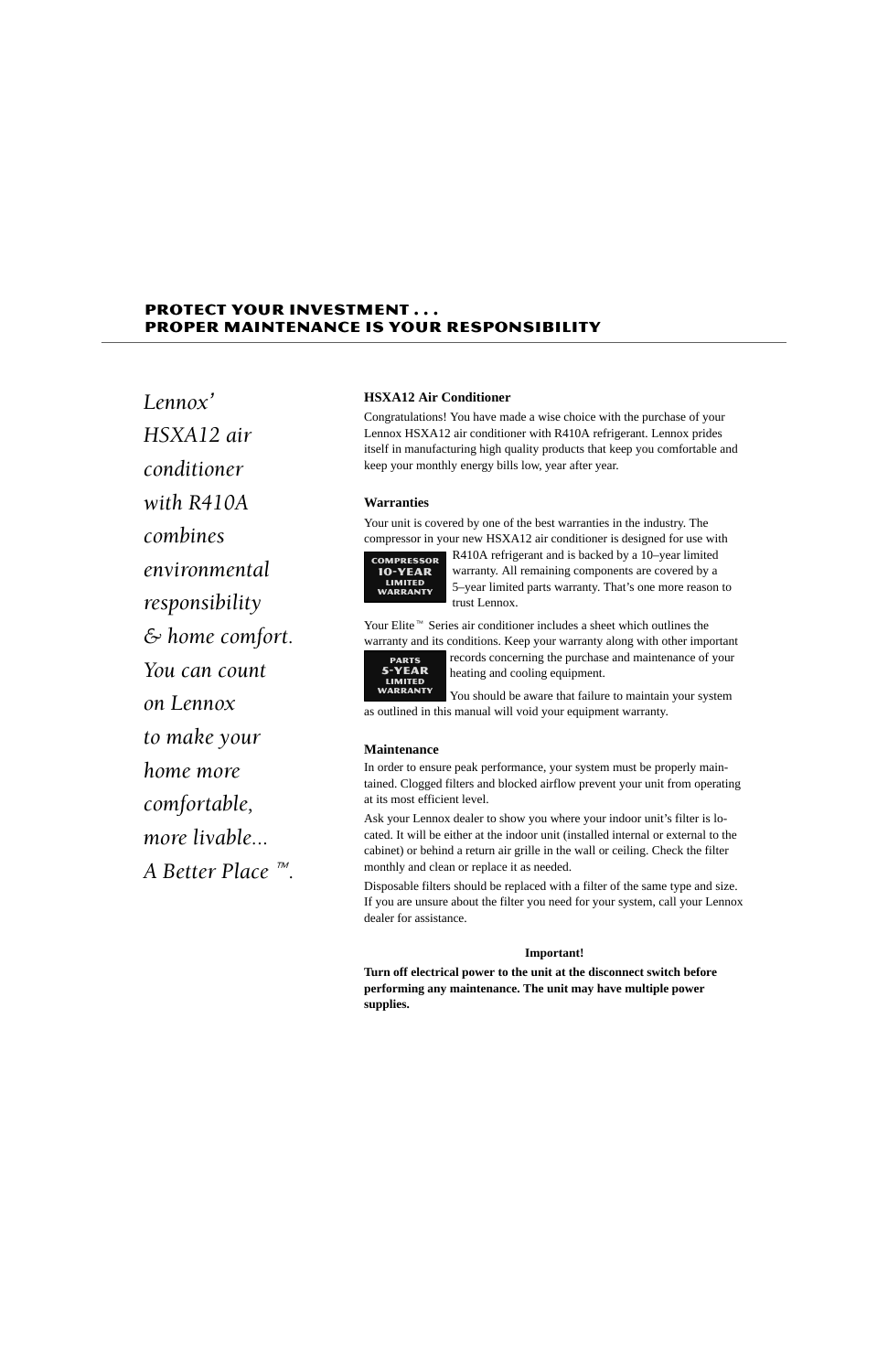Many indoor units are equipped with re-usable foam filters. These filters can be cleaned with a mild soap and water solution. Rinse the filter thoroughly and let it dry completely, before it is returned to the unit or grille.

## **The filter and all access panels must be in place any time the unit is in operation.**

Your system may be equipped with an electronic air cleaner which will provide respiratory relief by removing up to 90 percent of all airborne particles which pass through it. If it is, ask your dealer to instruct you on its maintenance.

Your indoor evaporator coil is equipped with a drain pan to collect condensate formed as your system removes humidity from the inside air. Have your dealer show you where the main condensate drain (and auxiliary drain, if applicable) runs and how to check the drain for any obstruction.

It is also very important to provide unrestricted airflow to the outdoor unit. Leaves, trash or shrubs crowding the unit cause the outdoor unit



to work harder and use more energy. Keep shrubbery trimmed away from the unit and periodically check for debris which may have collected around the unit.

# **Lennox Dealers**

Nobody knows more about the care and operation of your new Lennox equipment than your Lennox dealer. Your Lennox dealer is your best choice for routine maintenance or service. Lennox' Quality Dealer Standards program ensures that when you call your Lennox dealer, you can count on prompt, courteous and professional service.

Before the start of each heating and cooling season, the following service checks should be performed by a qualified service technician. **As always, electrical power to the unit must be turned off prior to any unit maintenance.**

- The outdoor and indoor coils should be inspected and cleaned. The outdoor coil may be flushed with a water hose.

*NOTE – It may be necessary to flush the outdoor coil more frequently if it is exposed to substances which are corrosive or which block airflow across the coil (e.g., pet urine, cottonwood seeds, etc.)*

- The refrigerant lines should be visually inspected and the coils should be checked for leaks.
- Wiring should be checked for loose connections.
- Voltage must be checked at the indoor and outdoor units (units operating).
- The amp-draw at the outdoor fan motor and indoor blower motor should be checked. Values should be compared with those given on unit nameplate.
- Indoor unit filters should be cleaned or replaced.
- The refrigerant charge should be checked and system pressures should be gauged.
- The condensate drain line should be checked for free and unobstructed flow and it should be cleaned, if necessary.